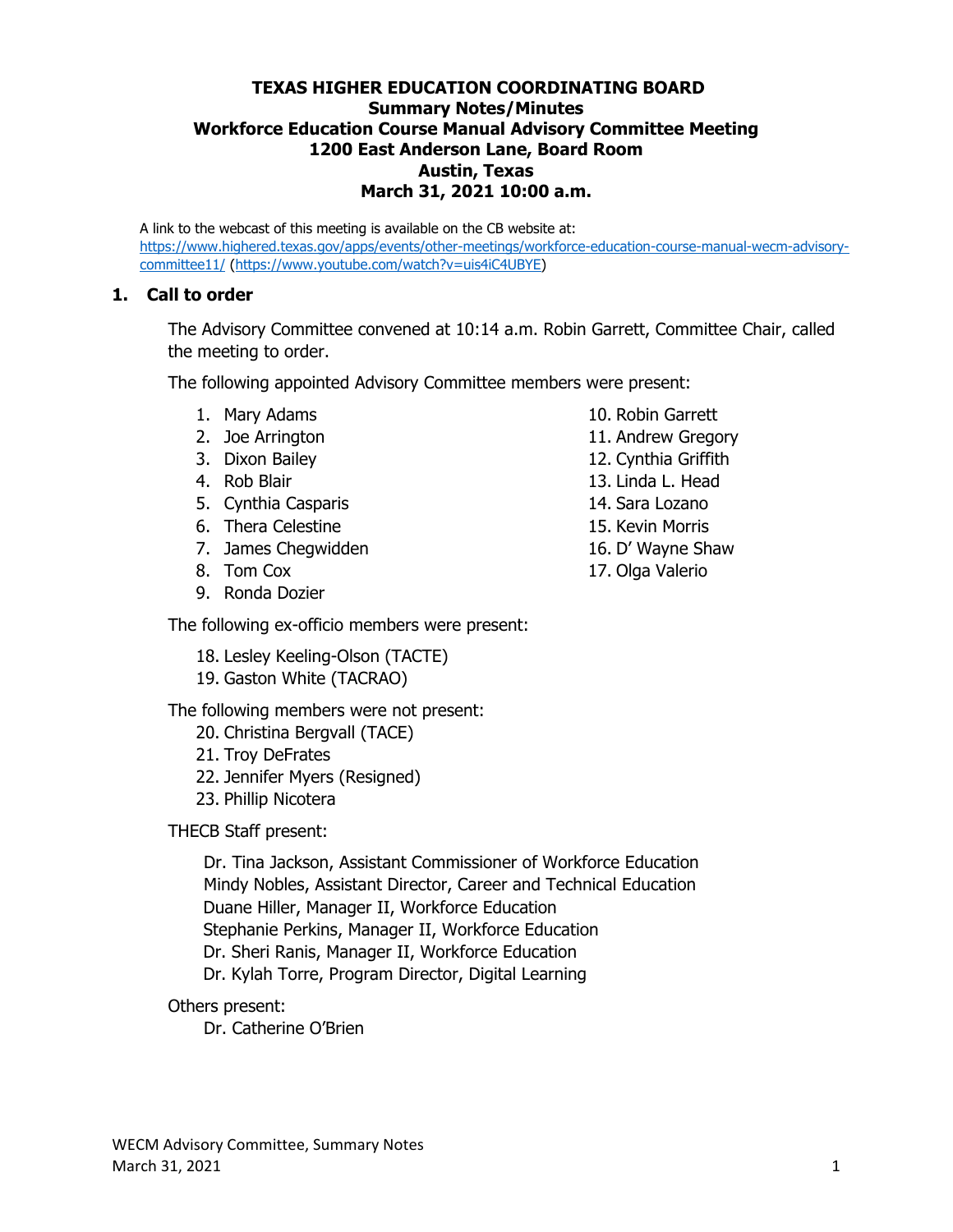### **2. Opening remarks: Dr. Tina Jackson, Assistant Commissioner for Workforce Education**

Dr. Tina Jackson, Assistant Commissioner for Workforce Education, provided a legislative update related to workforce education to the committee.

# **3. Consideration and approval of minutes from the December 9, 2020 meeting**

Minutes from the December 9, 2020, meeting were emailed to the committee on March 24.

**A motion to approve the minutes of the December 9, 2020, minutes as presented was made by Tom Cox and seconded by Olga Valerio. Motion passed.**

# **4. Public testimony on agenda items**

There was no public testimony provided.

# **5. Coordinating Board update**

Coordinating Board staff provided updates on the Perkins grants program, the Guidelines for Instructional Programs in Workforce Education (GIPWE), Cybersecurity Pathways, the Texas Reskilling Support Fund Grant Program, and Digital Learning.

# **6. Professional organizations updates – TACE, TACTE, TACRAO**

The representatives from the professional organizations provided their updates.

- TACTE Lesley Keeling-Olson reported that the TACTE virtual conference titled "TACTE 2021: Adapting, Improvising, and Overcoming" will be held next week on April 7-8. In addition, three special sessions will be held before the conference: a Perkins update, a WECM training, and a Leadership session.
- TACE Christina Bergvall was unable to attend today's meeting. Information about the TACE conference scheduled for April 14-16 can be found online at TACEonline.org.
- TACRAO Gaston White (instead of Kristen Fuller) from Tarrant County College will serve as TACRAO representative to the WECM Advisory Committee. Mr. White did not have any TACRAO updates at this time.

# **7. Discussion and possible action on recommendations made by the WECM Renovation Project Steering Committee**

Dr. Catherine O'Brien provided an update on the WECM Renovation Project Steering Committee and its work on planning a schedule of WECM course review workshops for the next four years.

Dr. O'Brien recommended moving Cluster 3 "Arts, A/V Tech & Communications" from 2021 to 2023, when related courses in Cluster 2 "Architecture & Construction" will be reviewed.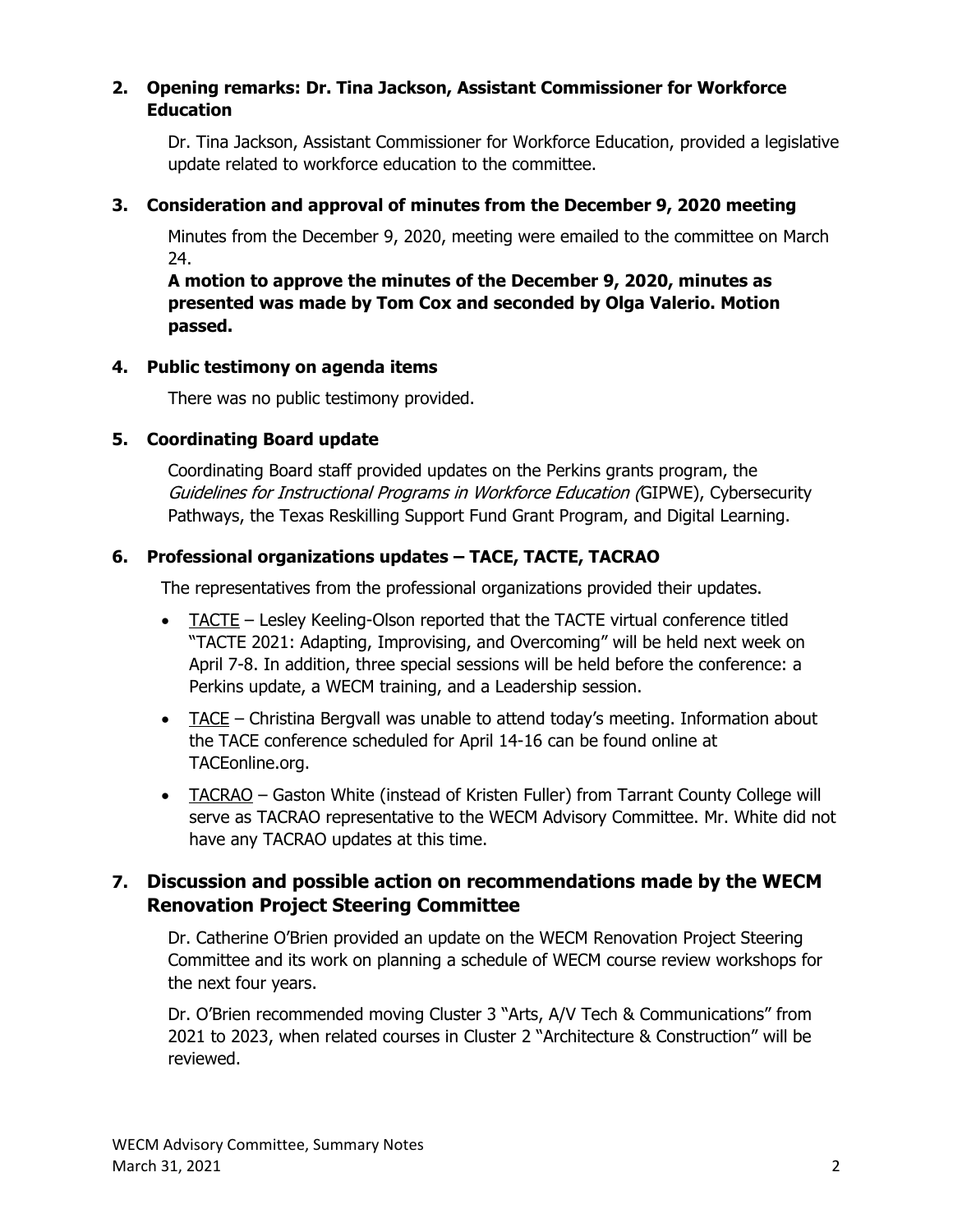Dr. O'Brien also recommended moving Cluster 12 "Law, Public Safety, Corrections, & Security" from 2021 to 2022, to reduce the load of courses being reviewed in 2021.

These recommendations were made with the understanding that individual course areas that are triggered by WECM Comments or Special Topics / Local Need courses may be reviewed ahead of the scheduled review for the clusters they are in.

# **8. Discussion and possible action on recommendations made by the WECM Protocols subcommittee**

D'Wayne Shaw presented changes to the WECM Protocols Manual that were recommended by other subcommittees during their recent meetings. A recommendation to establish the WECM Comments Review Subcommittee as a standing subcommittee of the WECM Advisory Committee was included:

**WECM Comments Review Subcommittee** - Responsible for the quarterly review of the WECM comments. The subcommittee will report any trend, triggers or emerging technology that could result in the need for a workshop to update, or create new, courses.

Chair Dr. Robin Garrett suggested that this section should be added to the WECM Protocols Manual without delay.

# **A motion was made by Joe Arrington and seconded by Dixon Bailey to establish the WECM Comments Review Subcommittee responsible for the quarterly review of the WECM comments as a standing subcommittee of the WECM Advisory Committee, as described above. Motion passed.**

The remaining changes will be sent to the Advisory Committee members for their review and considered for approval at the committee's next scheduled meeting.

Dr. Garrett also suggested that the recommendations made by the WECM Renovation Grant Steering Committee on the proposed course review schedule be considered for approval, with the following changes:

- 1. Move Cluster 3 Cluster 3 "Arts, A/V Tech & Communications" course review from 2021 to 2023, at the same time related courses in Cluster 2 "Architecture & Construction" are reviewed, with the exception of Radio and Television Broadcasting courses, which are recommended for immediate review.
- 2. Move Cluster 12 "Law, Public Safety, Corrections, & Security" course review from 2021 to 2022, with the exception of the Fire Science / Firefighting courses, which are recommended for immediate review.
- 3. Allow for any other courses that are triggered for review to be reviewed this year.

**A motion was made by Olga Valerio and seconded by Mary Adams to approve the proposed course review schedule as recommended by the WECM Renovation Grant Steering Committee with the changes listed above. Motion passed.**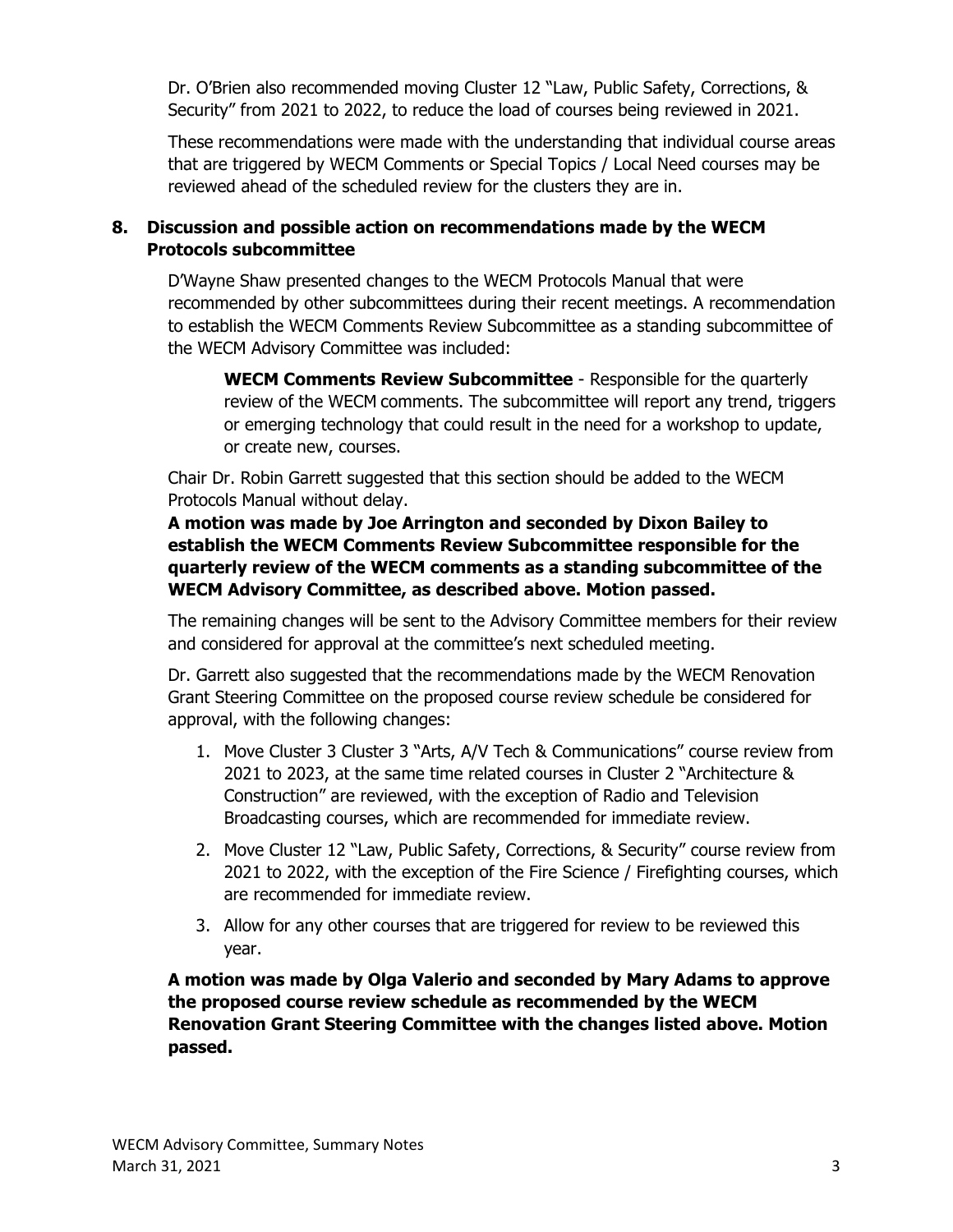#### **9. Discussion and possible action on recommendations made by the Course Review subcommittee**

Dr. Cynthia Griffith presented two items for approval:

- 1. Course revisions for Jewelry Making (JLRY) courses made at the course review workshop be updated in the WECM.
- 2. New computer-aided jewelry design courses recommended at the Jewelry Making course review workshop be added to the WECM.

**A motion was made by Cynthia Casparis and seconded by Joe Arrington to approve the recommendations from the jewelry making course review workshop listed above. Motion passed.**

#### **10. Discussion and possible action on recommendations made by the WECM Comments Review subcommittees**

Rob Blair reported that one comment had been received since the last advisory committee meeting. The comment from Collin College addressed changes to the Fire Inspector certification requirements. In addition, previous comments

The WECM Comments Review Subcommittee made the following recommendations:

1. That fire science and protection courses be reviewed by content area specialists at a course review workshop in 2021 to include course descriptions, learning outcomes, and contact hour ranges to ensure courses meet Texas Commission on Fire Protection (TCFP) certification requirements.

# **A motion was made by D'Wayne Shaw and seconded by Olga Valerio to review the Fire Science courses in 2021. Motion passed.**

2. That comments related to sterile processing technician be referred to the Special Topics-Local Need Course Review Subcommittees.

Mr. Blair reemphasized the importance of the WECM comments and encouraged members from institutions to submit them as the needs arise.

#### **11. Discussion and possible action on recommendations made by the Topics and Local Need course review subcommittees**

Olga Valerio reported that the SCH LN-ST Course Review Subcommittee met earlier in March and will meet again in April. The subcommittee will review courses and possibly address recommendations for the need to hold a course review workshop in Sterile Processing after further review.

Duane Hiller presented a report from the CE LN-ST Course Review Subcommittee. Several courses in Unmanned Vehicle Operation have been submitted, prompting the subcommittee to recommend that a course review workshop be held to address this topic. The recommendation was tabled until additional information could be provided.

#### **12. Discussion and consideration of recommendations made by other subcommittees of the WECM Advisory Committee**

No other subcommittees had any reports.